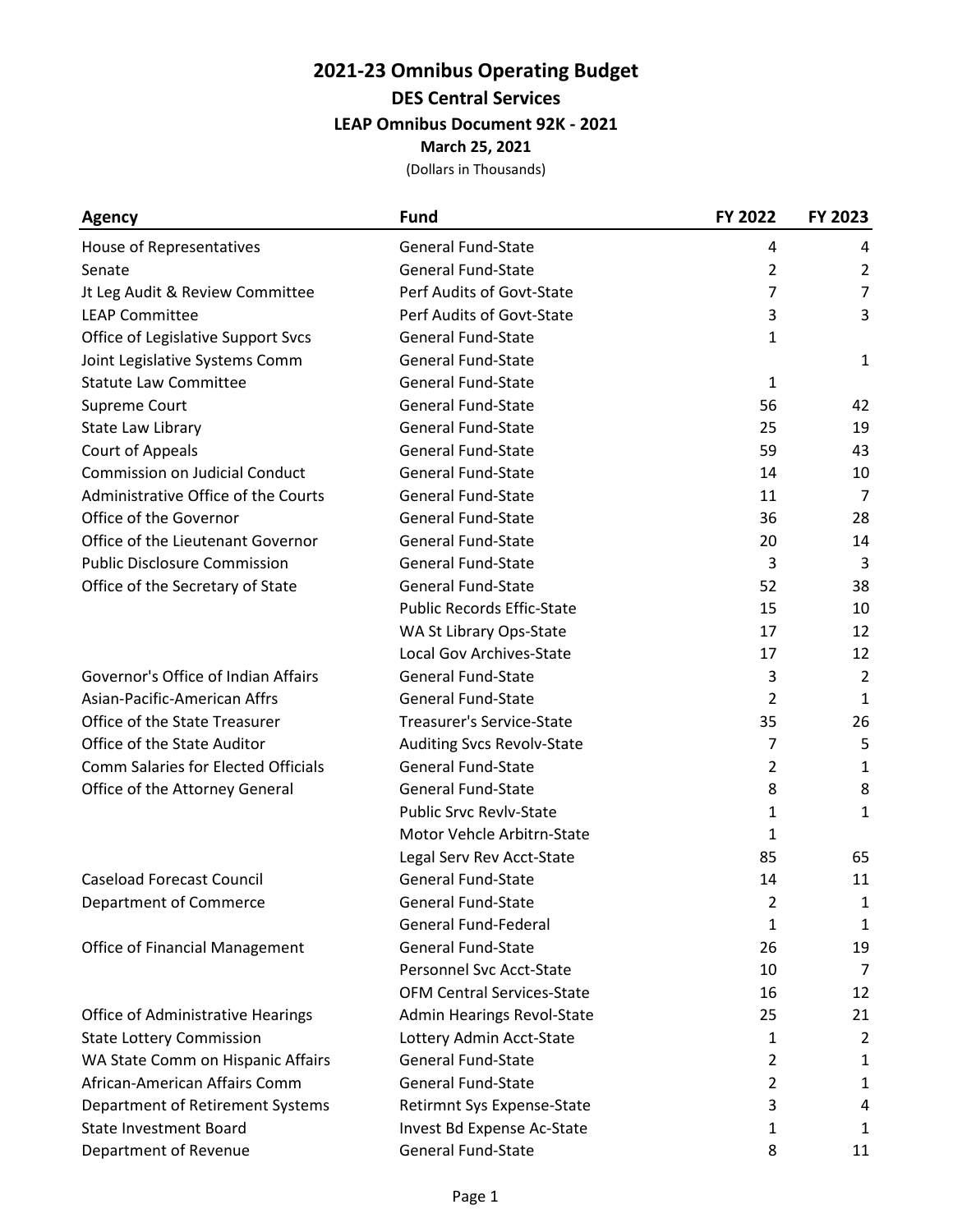## **2021-23 Omnibus Operating Budget DES Central Services LEAP Omnibus Document 92K - 2021**

**March 25, 2021**

(Dollars in Thousands)

| <b>Agency</b>                             | <b>Fund</b>                       | FY 2022        | FY 2023        |
|-------------------------------------------|-----------------------------------|----------------|----------------|
|                                           | <b>Business License-State</b>     | 1              |                |
| <b>Board of Tax Appeals</b>               | <b>General Fund-State</b>         | 12             | 10             |
| Minority & Women's Business Enterp        | Minority & Business-State         | 12             | 11             |
| Office of Insurance Commissioner          | Insurance Comm Regul-State        | 13             | 10             |
|                                           | <b>Insur Commiss Fraud-State</b>  | 1              |                |
| <b>Consolidated Technology Services</b>   | <b>CTS Revolving Acct-State</b>   |                | 1              |
| <b>State Board of Accountancy</b>         | <b>CPA Account-State</b>          |                | $\overline{2}$ |
| <b>Liquor and Cannabis Board</b>          | Dedicated Marijuana-State         | 1              |                |
|                                           | Liquor Revolving Acc-State        | 1              |                |
| <b>Utilities and Transportation Comm</b>  | <b>Public Srvc Revlv-State</b>    | $\overline{2}$ | 1              |
| <b>Public Employment Relations Comm</b>   | <b>General Fund-State</b>         |                | 1              |
|                                           | Personnel Svc Acct-State          | $\mathbf{1}$   |                |
| Archaeology & Historic Preservation       | General Fund-State                | 25             | 20             |
| WA State Health Care Authority            | <b>General Fund-State</b>         | 5              | 8              |
|                                           | General Fund-Federal              | 9              | 9              |
|                                           | St Hlth Care Admn Ac-State        | 1              | 1              |
|                                           | School Employees' In-State        |                | $\mathbf{1}$   |
| Human Rights Commission                   | <b>General Fund-State</b>         | $\mathbf{1}$   | 4              |
| <b>Bd of Industrial Insurance Appeals</b> | <b>Accident Account-State</b>     |                | $\overline{2}$ |
|                                           | <b>Medical Aid Account-State</b>  |                | $\overline{2}$ |
| <b>Criminal Justice Training Comm</b>     | <b>General Fund-State</b>         | 2              | 4              |
| Department of Labor and Industries        | <b>Electrical License-State</b>   | 3              | 1              |
|                                           | Constr Regis Inspect-State        | 3              | $\overline{2}$ |
|                                           | Public Works Admin-State          | 1              |                |
|                                           | <b>Accident Account-State</b>     | 55             | 43             |
|                                           | <b>Medical Aid Account-State</b>  | 48             | 42             |
| Department of Health                      | <b>General Fund-State</b>         | 3              | 3              |
|                                           | <b>General Fund-Federal</b>       | 9              | 8              |
|                                           | <b>General Fund-Local</b>         | 4              | 3              |
|                                           | <b>Health Prfessns Acct-State</b> | 3              | 5              |
|                                           | Drinking Water Assis-Federal      |                | 1              |
| Department of Veterans' Affairs           | <b>General Fund-State</b>         | 1              | 1              |
| Children, Youth, and Families             | <b>General Fund-State</b>         | 79             | 57             |
|                                           | <b>General Fund-Federal</b>       | 36             | 20             |
| <b>Department of Corrections</b>          | <b>General Fund-State</b>         | 5              | 13             |
| Dept of Services for the Blind            | <b>General Fund-State</b>         | 6              | 4              |
|                                           | <b>General Fund-Federal</b>       | 20             | 21             |
| <b>Employment Security Department</b>     | <b>General Fund-Federal</b>       | 8              | 6              |
|                                           | <b>General Fund-Local</b>         | 8              | 6              |
|                                           | Unemploy Comp Admin-Federal       | 78             | 67             |
|                                           | Admin Contingen Acct-State        | 26             | 20             |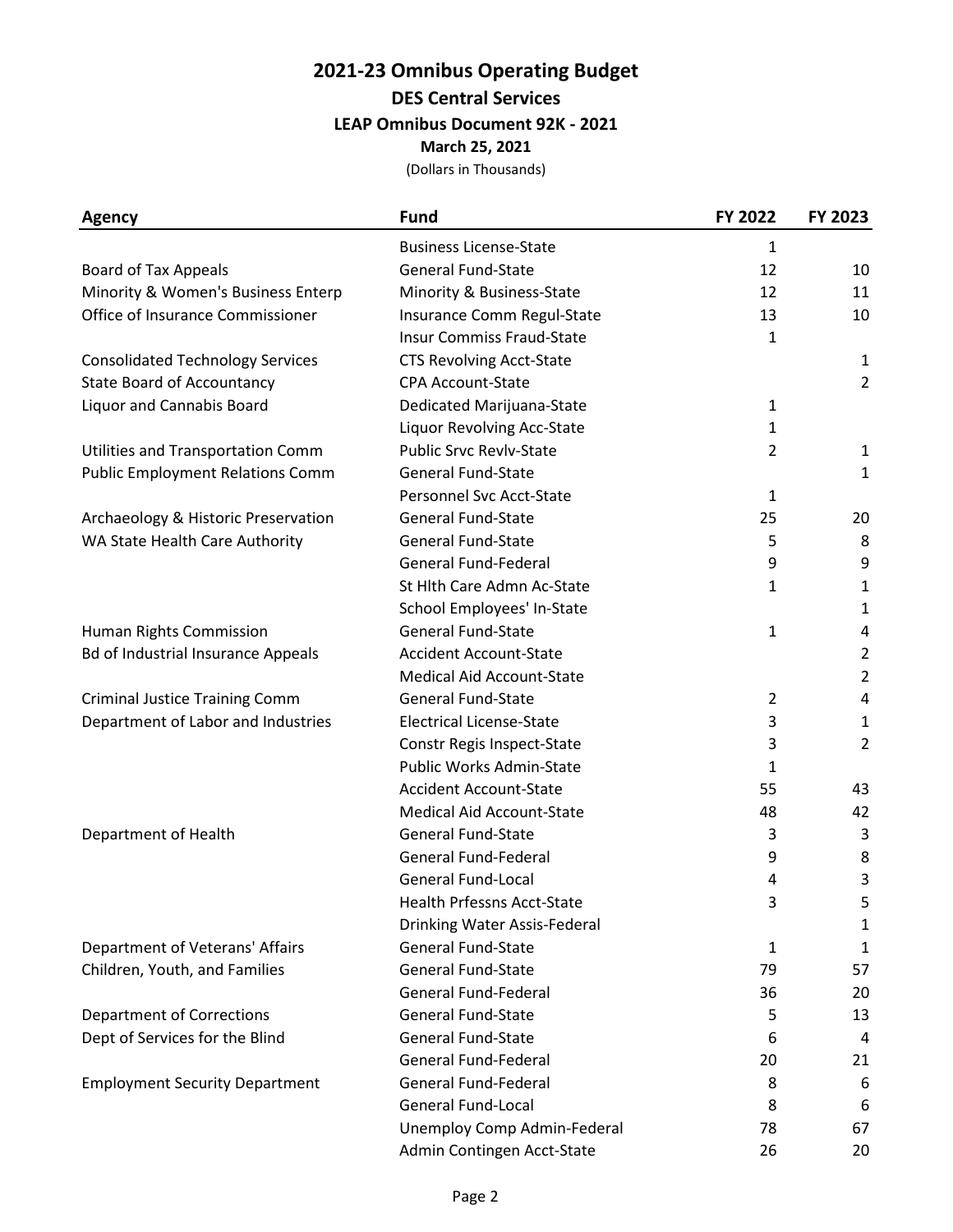### **2021-23 Omnibus Operating Budget DES Central Services**

**LEAP Omnibus Document 92K - 2021**

**March 25, 2021**

(Dollars in Thousands)

| <b>Agency</b>                             | <b>Fund</b>                       | FY 2022        | FY 2023        |
|-------------------------------------------|-----------------------------------|----------------|----------------|
|                                           | <b>Employment Service-State</b>   | 8              | 6              |
|                                           | Fam Med Lv Insurance-State        | 2              | 3              |
| Dept of Social and Health Services        | <b>General Fund-State</b>         | 305            | 240            |
|                                           | <b>General Fund-Federal</b>       | 111            | 88             |
| Department of Ecology                     | <b>General Fund-State</b>         | 1              | 1              |
|                                           | Waste Reduct/Recycle-State        | 1              |                |
|                                           | <b>Water Quality Permit-State</b> | 1              | 1              |
|                                           | Radioactive Mixed-State           |                | 1              |
|                                           | <b>Model Toxics Oper-State</b>    | 6              | 9              |
| WA Pollution Liab Insurance Program       | Pollution Liab Insur-State        |                | $\overline{2}$ |
| <b>State Parks and Recreation Comm</b>    | Parks Renewal Acct-State          | 3              | 2              |
| <b>Recreation and Conservation Office</b> | <b>General Fund-State</b>         | 6              | 3              |
|                                           | <b>Recreation Resources-State</b> | 6              | 7              |
| Environ & Land Use Hearings Office        | <b>General Fund-State</b>         | 1              | $\mathbf{1}$   |
| <b>State Conservation Commission</b>      | <b>General Fund-State</b>         | 1              | 1              |
| Dept of Fish and Wildlife                 | <b>General Fund-State</b>         | 66             | 49             |
|                                           | Fish Wildlife Consv-State         | 68             | 54             |
| <b>Puget Sound Partnership</b>            | <b>General Fund-State</b>         | 4              | 3              |
|                                           | <b>General Fund-Federal</b>       | 2              | $\overline{2}$ |
| <b>Department of Natural Resources</b>    | <b>General Fund-State</b>         | 41             | 30             |
|                                           | <b>General Fund-Federal</b>       | 3              | 3              |
|                                           | Forest Development-State          | 17             | 11             |
|                                           | ORV/NonHiwy Veh Acct-State        | $\overline{2}$ | $\mathbf{1}$   |
|                                           | Surveys & Maps Acct-State         | 1              | $\mathbf{1}$   |
|                                           | <b>Aquatic Lands Acct-State</b>   | 3              | 3              |
|                                           | Res Mgmt Cost Acct-State          | 50             | 37             |
|                                           | <b>Surface Mining Recl-State</b>  | $\overline{2}$ | $\mathbf{1}$   |
|                                           | Disaster Response-State           | 1              | $\mathbf{1}$   |
|                                           | Forest & Fish Suppt-State         | 3              | $\overline{2}$ |
|                                           | <b>Forest Practices App-State</b> | 1              |                |
|                                           | <b>Model Toxics Oper-State</b>    | 2              | $\overline{2}$ |
|                                           | <b>NOVA Program Account-State</b> | 1              |                |
|                                           | Agric College Trst-State          | 1              | $\mathbf{1}$   |
| Department of Agriculture                 | <b>General Fund-State</b>         | 9              | 7              |
|                                           | <b>General Fund-Federal</b>       | 8              | 4              |
|                                           | <b>Aquatic Lands Acct-State</b>   |                | $\mathbf{1}$   |
|                                           | <b>Model Toxics Oper-State</b>    | 1              | $\mathbf{1}$   |
| <b>Washington State Patrol</b>            | <b>General Fund-State</b>         | 36             | 24             |
| Department of Licensing                   | <b>Business Professions-State</b> | 7              | 5              |
| <b>Public Schools</b>                     | <b>General Fund-State</b>         | 124            | 95             |
| <b>Student Achievement Council</b>        | General Fund-State                | 1              |                |